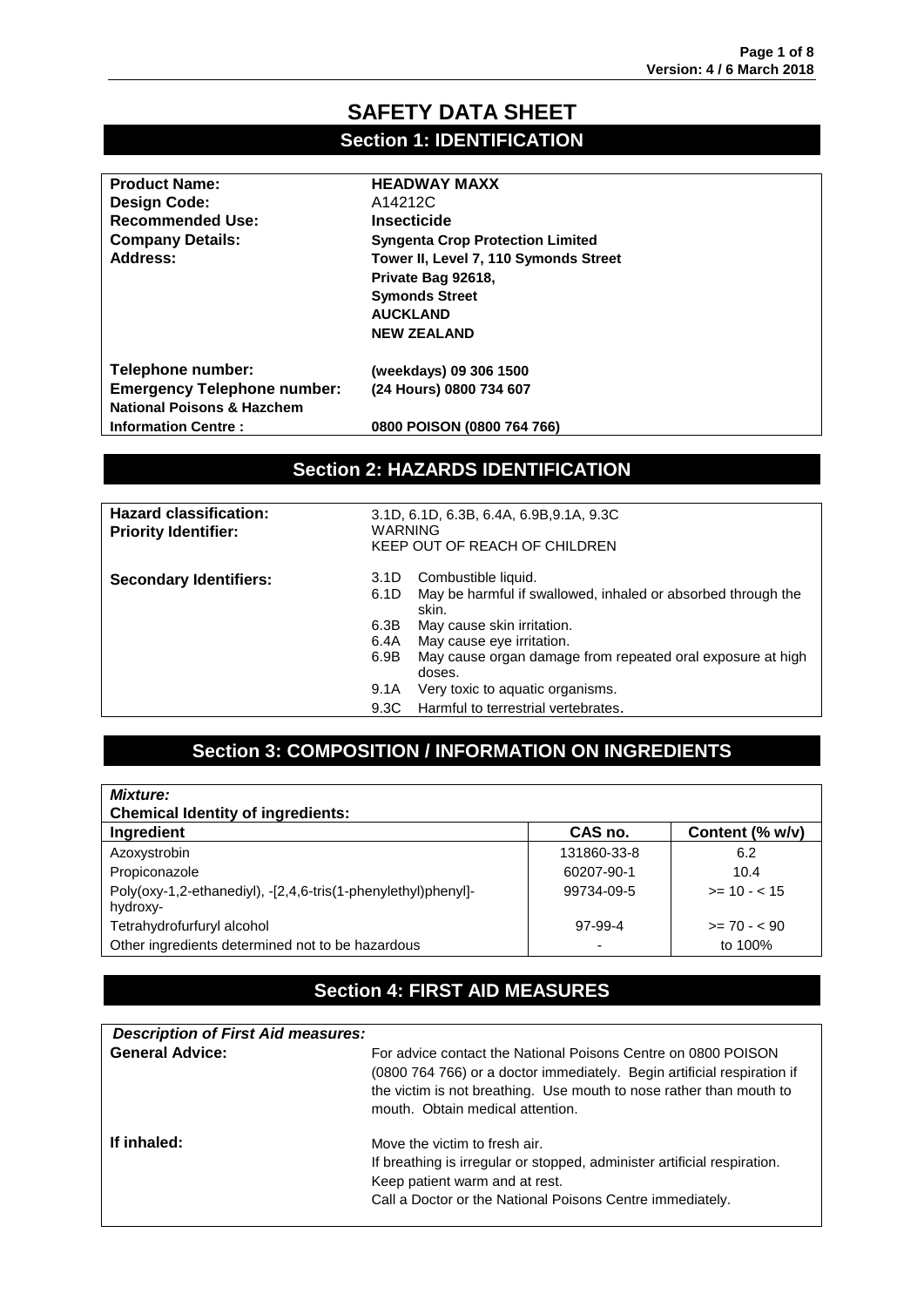| In case of skin contact:                                                    | Take off all contaminated clothing immediately.                                             |  |
|-----------------------------------------------------------------------------|---------------------------------------------------------------------------------------------|--|
|                                                                             | Wash off immediately with plenty of water.                                                  |  |
|                                                                             | If skin irritation persists, call a doctor.                                                 |  |
|                                                                             | Wash contaminated clothing before re-use.                                                   |  |
| In case of eye contact:                                                     | Rinse immediately with plenty of water, also under the eyelids, for at<br>least 15 minutes. |  |
|                                                                             | Remove contact lenses (if present).                                                         |  |
|                                                                             | Immediate medical attention is required.                                                    |  |
| If swallowed:                                                               | If swallowed seek medical advice immediately and show the container<br>or label.            |  |
|                                                                             | DO NOT induce vomiting.                                                                     |  |
| Important symptoms and effects, both acute and delayed:                     |                                                                                             |  |
| Symptoms:                                                                   | No information available.                                                                   |  |
| Indication of any immediate medical attention and special treatment needed: |                                                                                             |  |

There is no specific antidote available. Treat symptomatically.

### **Section 5: FIRE-FIGHTING MEASURES**

| <b>Extinguishing media:</b>                                      |                                                                                                                                                                                                                             |
|------------------------------------------------------------------|-----------------------------------------------------------------------------------------------------------------------------------------------------------------------------------------------------------------------------|
| Suitable extinguishing media:<br>Unsuitable extinguishing media: | Small fires:<br>Use water spray, alcohol-resistant foam, dry chemical or carbon<br>dioxide.<br>Large Fires:<br>Alcohol resistant foam or water spray.<br>Do not use a solid water stream as it may scatter and spread fire. |
|                                                                  |                                                                                                                                                                                                                             |
| Special hazards arising from the substance or mixture:           |                                                                                                                                                                                                                             |
| Specific hazards during fire-                                    | As the product contains combustible organic components, fire will                                                                                                                                                           |
| fighting:                                                        | produce dense black smoke containing hazardous products of                                                                                                                                                                  |
|                                                                  | combustion (see section 10)                                                                                                                                                                                                 |
|                                                                  | Exposure to decomposition products may be a hazard to health.                                                                                                                                                               |
|                                                                  |                                                                                                                                                                                                                             |
| <b>Advice for firefighters:</b>                                  |                                                                                                                                                                                                                             |
| Special protective equipment for                                 | Wear full protective clothing and self-contained breathing apparatus.                                                                                                                                                       |
| firefighters:                                                    |                                                                                                                                                                                                                             |
| <b>Hazchem Code:</b>                                             | 2X                                                                                                                                                                                                                          |
| <b>Further information:</b>                                      | Do not allow run-off from fire fighting to enter drains or water courses.                                                                                                                                                   |
|                                                                  | Cool closed containers exposed to fire with water spray.                                                                                                                                                                    |

# **Section 6: ACCIDENTIAL RELEASE MEASURES**

| Personal precautions, protective equipment and emergency procedures |                                                                                                                                              |  |
|---------------------------------------------------------------------|----------------------------------------------------------------------------------------------------------------------------------------------|--|
|                                                                     | Refer to protective measures listed in Sections 7 and 8.                                                                                     |  |
| <b>Environmental Precautions:</b>                                   |                                                                                                                                              |  |
|                                                                     | Prevent further leakage or spillage if safe to do so.                                                                                        |  |
|                                                                     | Do not flush into surface water or sanitary sewer system.                                                                                    |  |
|                                                                     | If the product contaminates rivers and lakes or drains inform respective<br>authorities.                                                     |  |
|                                                                     |                                                                                                                                              |  |
| Methods and material for containment and cleaning up:               |                                                                                                                                              |  |
|                                                                     | Contain spillage, and then collect with non-combustible absorbent<br>material, (e.g. sand, earth, diatomaceous earth, vermiculite) and place |  |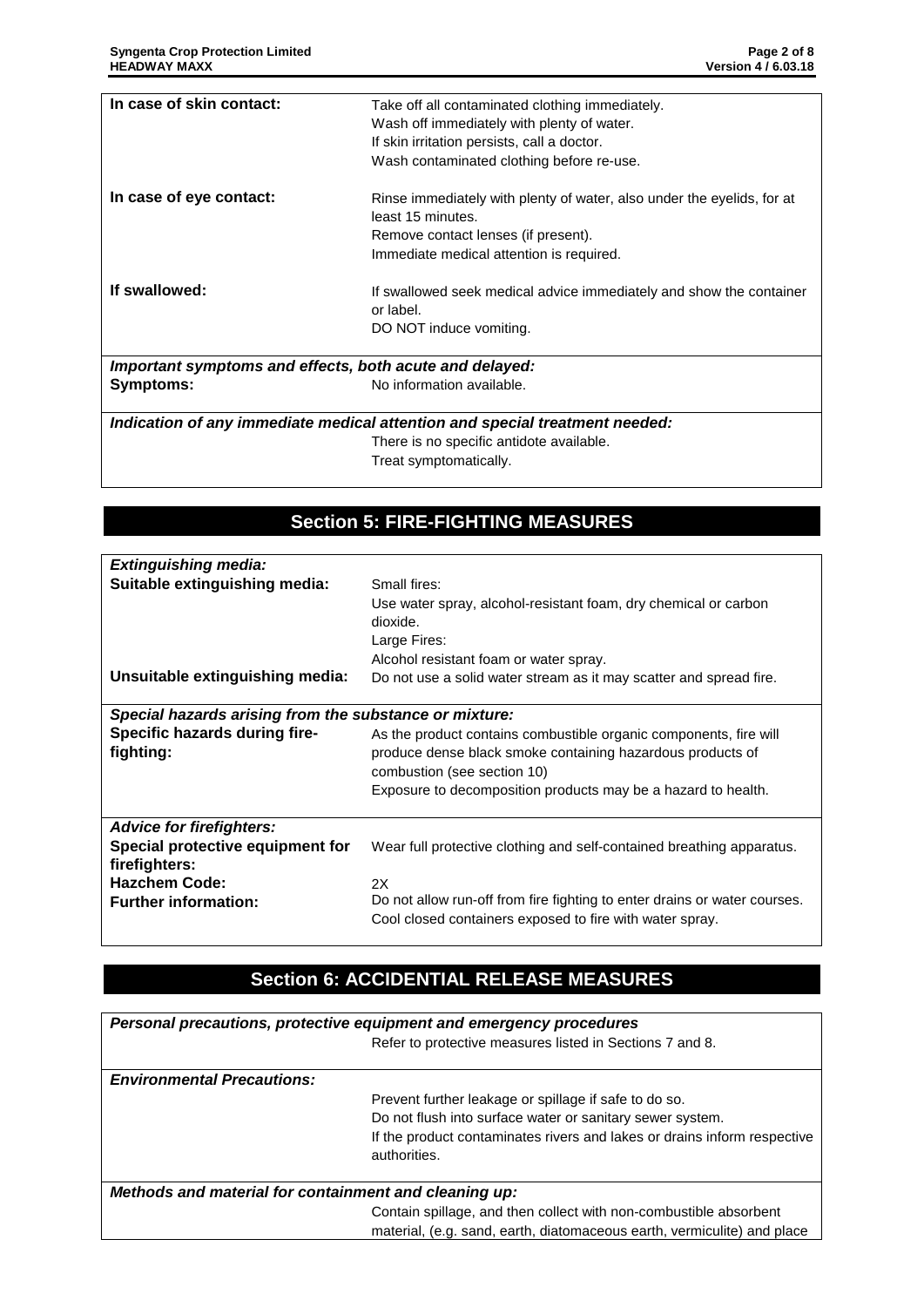|                              | in container for disposal according to local / national regulations (see<br>section 13). Clean contaminated surface thoroughly.<br>Clean with detergents. Avoid solvents.<br>Retain and dispose of contaminated wash water. |
|------------------------------|-----------------------------------------------------------------------------------------------------------------------------------------------------------------------------------------------------------------------------|
| Reference to other sections: | Refer to disposal considerations listed in Section 13.<br>Refer to protective measures listed in sections 7 and 8.                                                                                                          |

### **Section 7: HANDLING AND STORAGE**

| <b>Precautions for Safe handling:</b><br>Advice on safe handling: | No special protective measures against fire required.<br>Avoid contact with skin and eyes.<br>When using do not eat, drink or smoke.<br>For personal protection see section 8.                                 |  |
|-------------------------------------------------------------------|----------------------------------------------------------------------------------------------------------------------------------------------------------------------------------------------------------------|--|
| Conditions for safe storage, including any incompatibilities:     |                                                                                                                                                                                                                |  |
| Requirements for storage area<br>and containers:                  | No special storage conditions required. Keep containers tightly closed<br>in a dry, cool and well-ventilated place. Keep out of the reach of<br>children. Keep away from food, drink and animal feedingstuffs. |  |
| Other data:                                                       | Physically and chemically stable for at least 2 years when stored in the<br>original unopened sales container at ambient temperatures.                                                                         |  |
| Specific end use(s)                                               |                                                                                                                                                                                                                |  |
| Specific use(s)                                                   | For proper and safe use of this product, please refer to the approval<br>conditions laid down on the product label.                                                                                            |  |

### **Section 8: EXPOSURE CONTROL / PERSONAL PROTECTION**

| <b>Control Parameters</b><br><b>Occupational Exposure Limits:</b>                                         |               |                                                                                                     |                                                                                                                                                                                                                                                              |                                                                        |
|-----------------------------------------------------------------------------------------------------------|---------------|-----------------------------------------------------------------------------------------------------|--------------------------------------------------------------------------------------------------------------------------------------------------------------------------------------------------------------------------------------------------------------|------------------------------------------------------------------------|
| <b>Components</b>                                                                                         | <b>CAS No</b> | Value type (form<br>of exposure)                                                                    | Control<br>parameters                                                                                                                                                                                                                                        | <b>Basis</b>                                                           |
| Propiconazole                                                                                             | 60207-90-1    | <b>TWA</b>                                                                                          | 5 mg/ $m3$                                                                                                                                                                                                                                                   | Syngenta                                                               |
| Azoxystrobin                                                                                              | 131860-33-8   | TWA                                                                                                 | 4 mg/m $3$                                                                                                                                                                                                                                                   | Syngenta                                                               |
|                                                                                                           |               |                                                                                                     |                                                                                                                                                                                                                                                              |                                                                        |
| <b>Exposure controls</b><br><b>Engineering measures:</b>                                                  | use.          |                                                                                                     | Containment and/or segregation is the most reliable technical<br>protection measure if exposure cannot be eliminated.<br>Maintain air concentrations below occupational exposure standards.<br>Where necessary, seek additional occupational hygiene advice. | The extent of these protection measures depends on the actual risks in |
| <b>Personal Protective Protection:</b><br>Eye protection:                                                 |               | contact with the product cannot be excluded.                                                        | Always wear eye protection when the potential for inadvertent eye                                                                                                                                                                                            |                                                                        |
| Hand protection:<br>Material:<br><b>Break through time:</b><br><b>Glove thickness:</b><br><b>Remarks:</b> | $0.5$ mm      | Chemical resistant, such as nitrile rubber<br>>480 min<br>different from one producer to the other. | Wear protective gloves. The choice of an appropriate glove does not<br>only depend on its material but also on other quality features and is                                                                                                                 |                                                                        |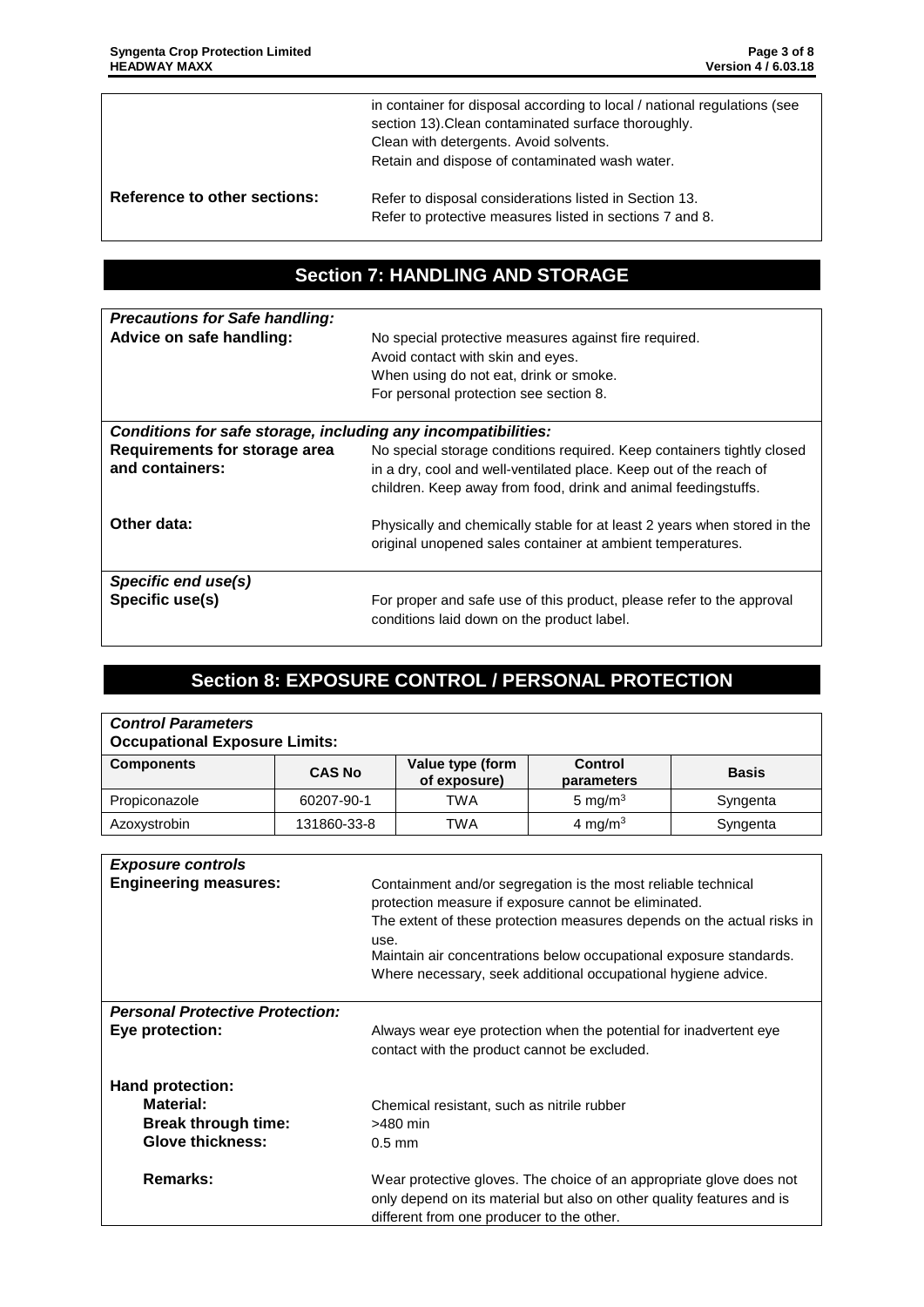|                                | Please observe the instructions regarding permeability and<br>breakthrough time which are provided by the supplier of the gloves.<br>Also take into consideration the specific local conditions under which<br>the product is used, such as the danger of cuts, abrasion, and the<br>contact time. The break through time depends amongst other things on<br>the material, the thickness and the type of glove and therefore has to<br>be measured for each case. Gloves should be discarded and replaced<br>if there is any indication of degradation or chemical breakthrough. |
|--------------------------------|----------------------------------------------------------------------------------------------------------------------------------------------------------------------------------------------------------------------------------------------------------------------------------------------------------------------------------------------------------------------------------------------------------------------------------------------------------------------------------------------------------------------------------------------------------------------------------|
| Skin and body protection:      | Choose body protection in relation to its type, to the concentration and<br>amount of dangerous substances, and to the specific work-place.<br>Remove and wash contaminated clothing before re-use.<br>Wear as appropriate:<br>Dust impervious protective suit.                                                                                                                                                                                                                                                                                                                  |
| <b>Respiratory protection:</b> | No personal respiratory protective equipment normally required.<br>When workers are facing concentrations above the exposure limit they<br>must use appropriate certified respirators.                                                                                                                                                                                                                                                                                                                                                                                           |
| <b>Protective measures:</b>    | The use of technical measures should always have priority over the<br>use of personal protective equipment.<br>When selecting personal protective equipment, seek appropriate<br>professional advice.<br>Personal protective equipment should be certified to appropriate<br>standards.                                                                                                                                                                                                                                                                                          |

# **Section 9: PHYSICAL AND CHEMICAL PROPERTIES**

| Information on basic physical and chemical properties: |                                         |  |
|--------------------------------------------------------|-----------------------------------------|--|
| Appearance:                                            | Liquid                                  |  |
| Colour:                                                | Light yellow to brown                   |  |
| Odour:                                                 | Characteristic                          |  |
| Odour threshold:                                       | No data                                 |  |
| pH value                                               | 4 - 8, concentration: 1% w/v            |  |
| <b>Melting point / freezing point:</b>                 | No data                                 |  |
| Initial boiling point and boiling range:               | No data                                 |  |
| Flash point:                                           | 78°C (1003 hPa)                         |  |
| Flammability (solid, gas):                             | Not classified as a flammability hazard |  |
| <b>Upper flammability / explosive limits:</b>          | No data                                 |  |
| Lower flammability / explosive limits                  | No data                                 |  |
| Vapour pressure:                                       | No data                                 |  |
| <b>Vapour Density:</b>                                 | No data                                 |  |
| Density:                                               | 1.088 $g/cm^{3}$                        |  |
| Solubility in other solvents:                          | Soluble in water                        |  |
| Partition co-efficient: n-octanol / water:             | Azoxystrobin: log Pow: 2.5 (20°C)       |  |
|                                                        | Propiconazole: log Pow: 3.72 (25°C)     |  |
| <b>Autoignition temperature</b>                        | $265^{\circ}$ C                         |  |
| <b>Decomposition temperature:</b>                      | No data                                 |  |
| <b>Dynamic viscosity:</b>                              | 18 mPa.s (20°C)                         |  |
| <b>Explosive properties:</b>                           | Not explosive                           |  |
| <b>Oxidising properties:</b>                           | Not oxidising                           |  |
| Surface tension:                                       | 38.5 mN/m, 20°C                         |  |
| <b>Minimum ignition energy:</b>                        | No data                                 |  |
|                                                        |                                         |  |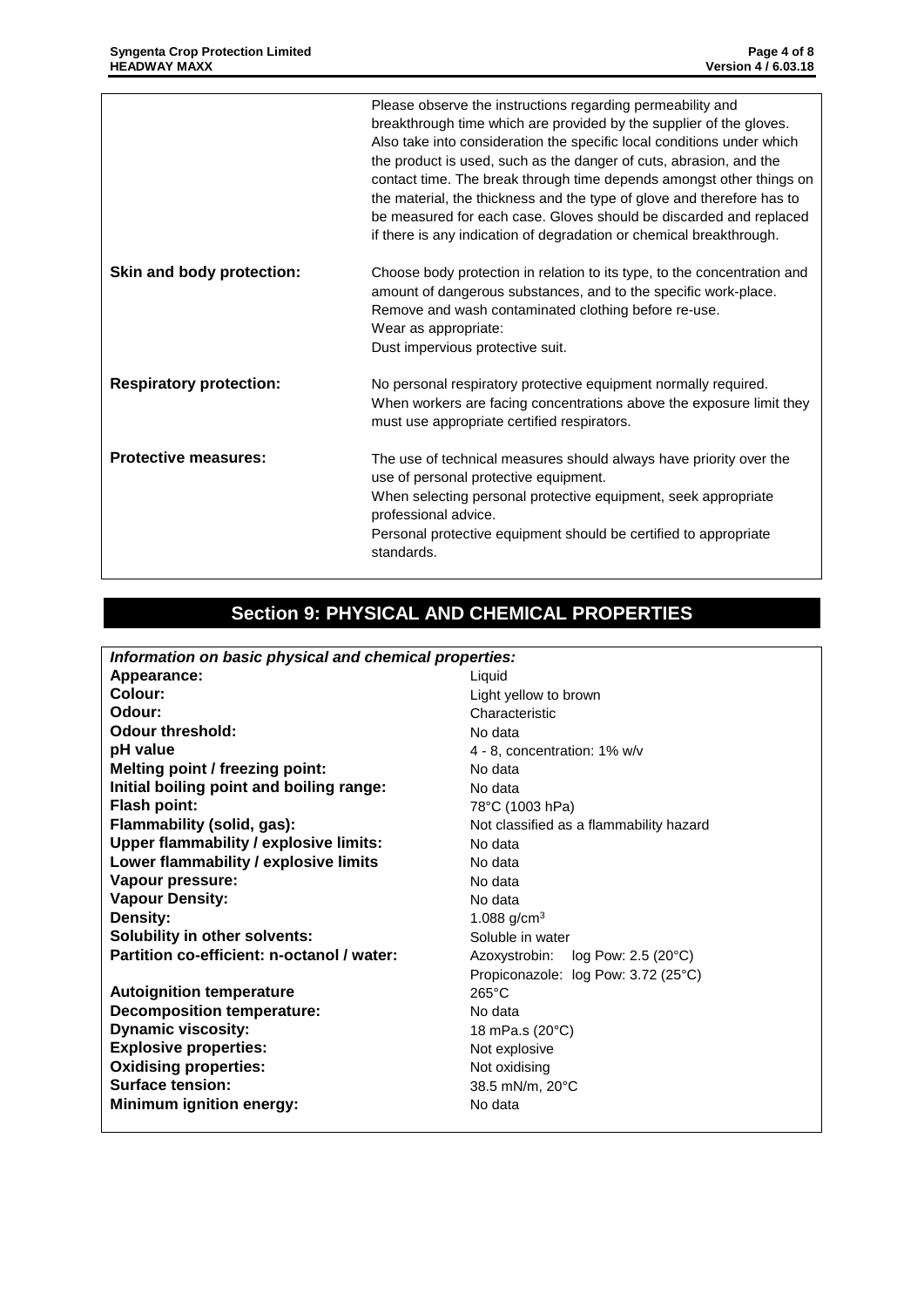### **Section 10: STABILITY AND REACTIVITY**

#### *Reactivity:*

See Section: "Possibility of Hazardous Reactions".

*Chemical Stability:*

The product is stable when used in normal conditions.

*Possibility of Hazardous Reactions:*

No hazardous reactions by normal handling and storage according to provisions.

#### *Conditions to Avoid*

No decomposition if used as directed.

#### *Incompatible Materials:*

No substances are known which lead to the formation of hazardous substances or thermal reactions.

#### *Hazardous Decomposition Products:*

Combustion or thermal decomposition will evolve toxic and irritant vapours.

### **Section 11: TOXICOLOGICAL INFORMATION**

#### **HSNO Classifications:**

- 6.1D May be harmful if swallowed, inhaled or absorbed through the skin.
- 6.3B May cause skin irritation.
- 6.4A May cause eye irritation.
- 6.9B May cause organ damage from repeated oral exposure at high doses.

### *Acute toxicity (product)* Swallowed:  $\vert$  LD<sub>50</sub> 2176 mg/kg (rat, female) Dermal absorption:  $\vert$  LD<sub>50</sub>  $>$ 5050 mg/kg (rat, male and female) Inhaled:  $\vert$  LC<sub>50</sub> (4 h)  $\vert$  >2.68 mg/L (rat, male and female)) Aspiration hazard: **Not classified** Respiratory irritation: **Not classified** Skin corrosion / irritation: **NON-IRRITANT** (rabbit) Eye damage / irritation: **IRRITANT** reversing within 7 days (rabbit) Respiratory or Skin Sensitisation: **NOT A SENSITISER** (guinea pigs - Buehler test) **Chronic / Long Term Effects** (active ingredient)<br>Germ cell mutagenicity:  $\begin{vmatrix} \end{vmatrix}$  Azoxystrobin: Anima Animal testing did not show any mutagenic effects. Propiconazole: Animal testing did not show any mutagenic effects. Carcinogenicity: <br> Azoxystrobin: No evidence of carcinogenicity in animal studies. Propiconazole: Animal testing did not show any carcinogenic effects. Reproductive toxicity: Azoxystrobin: No toxicity to reproduction. Propiconazole: Animal testing did not show any effects on fertility. No toxicity to reproduction. Specific Organ toxicity: *Single exposure:* The substance or mixture is not classified as specific target organ toxicant single exposure. *Repeated exposure:* The substance or mixture is classified as specific target organ toxicant, repeated exposure, Class 6.9B (GHS category 2). May cause organ damage from repeated oral exposure at high doses. Narcotic Effects: Not classified.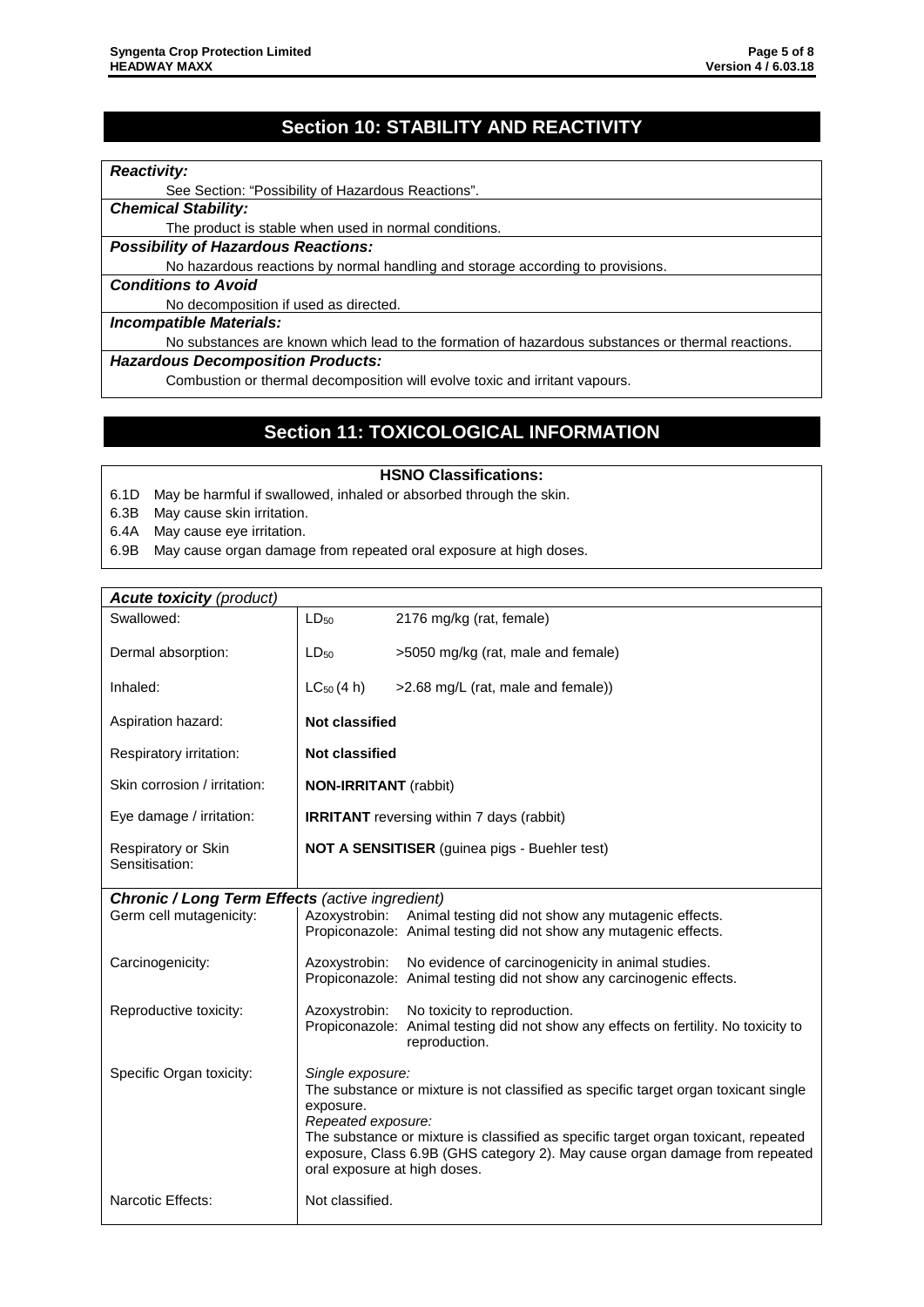# **Section 12: ECOLOGICAL INFORMATION**

| <b>HSNO Classifications:</b>                   |                                                |                                                            |  |  |
|------------------------------------------------|------------------------------------------------|------------------------------------------------------------|--|--|
| 9.1A<br>Very toxic to aquatic organisms.       |                                                |                                                            |  |  |
| 9.3C<br>Harmful to terrestrial vertebrates.    |                                                |                                                            |  |  |
| <b>Ecotoxicity Effects - similar product</b>   |                                                |                                                            |  |  |
| Acute toxicity to fish:                        |                                                | $LC_{50}$ (96 h) = 78 mg/L (Cyprinus carpio (Carp))        |  |  |
| Toxicity to daphnia and other                  |                                                | $EC_{50}$ (48h) = 2.2 mg/L (Daphnia magna (water flea))    |  |  |
| aquatic invertebrates:                         |                                                |                                                            |  |  |
| <b>Toxicity to algae:</b>                      |                                                | $ErC50$ (96 h) = 9.4 mg/L (Pseudokirchneriella subcapitata |  |  |
|                                                | (Freshwater green algae))                      |                                                            |  |  |
|                                                |                                                |                                                            |  |  |
| <b>Ecotoxicity Effects - active ingredient</b> |                                                |                                                            |  |  |
| <b>Toxicity to Birds:</b>                      | Azoxystrobin:                                  |                                                            |  |  |
|                                                |                                                | $LD_{50}$ = >2000 mg/kg (mallard ducks and bobwhite quail) |  |  |
|                                                | Propiconazole:                                 |                                                            |  |  |
|                                                |                                                | $LD_{50} = 2825$ mg/kg bw (bobwhite quail)                 |  |  |
|                                                |                                                | $LD_{50}$ = >2510 mg/kg (mallard ducks)                    |  |  |
| Toxicity to soil dwelling organisms:           | Azoxystrobin:                                  |                                                            |  |  |
|                                                |                                                | $LC_{50}$ (14 days) = 284 mg/kg (earthworms)               |  |  |
|                                                | Propiconazole:                                 |                                                            |  |  |
|                                                |                                                | $LC_{50}$ (14 days) = 686 mg/kg (earthworms)               |  |  |
| <b>Toxicity to Bees:</b>                       | Azoxystrobin:                                  |                                                            |  |  |
|                                                | LD <sub>50</sub> (48h, oral) = $>25 \mu g/bee$ |                                                            |  |  |
|                                                |                                                | LD <sub>50</sub> (48 h, contact) = $>200$ µg/bee           |  |  |
|                                                | Propiconazole:                                 |                                                            |  |  |
|                                                | $LD_{50}$ (48h, oral) = >100 $\mu$ g/bee       |                                                            |  |  |
|                                                |                                                | LD <sub>50</sub> (48 h, contact) = $>100$ µg/bee           |  |  |
|                                                |                                                |                                                            |  |  |
|                                                |                                                |                                                            |  |  |
| <b>Persistence and degradability:</b>          |                                                |                                                            |  |  |
| <b>Biodegradability:</b>                       | Azoxystrobin:                                  | Not readily biodegradable                                  |  |  |
|                                                | Propiconazole:                                 | Not readily biodegradable                                  |  |  |
|                                                |                                                |                                                            |  |  |
| <b>Stability in water:</b>                     | Azoxystrobin:                                  | Degradation half-life: 214 d                               |  |  |
|                                                |                                                | Stable in water.                                           |  |  |
|                                                | Propiconazole:                                 | Degradation half-life: 28 - 64 d                           |  |  |
|                                                |                                                | Stable in water.                                           |  |  |
|                                                |                                                |                                                            |  |  |
| <b>Bioaccumulative potential:</b>              |                                                |                                                            |  |  |
| <b>Bioaccumulation:</b>                        | Azoxystrobin:                                  | Does not bioaccumulate.                                    |  |  |

|                                                                                      |                                                                                                                                                                                                                 | Propiconazole: Low to medium bioaccumulation potential.                                 |
|--------------------------------------------------------------------------------------|-----------------------------------------------------------------------------------------------------------------------------------------------------------------------------------------------------------------|-----------------------------------------------------------------------------------------|
| <b>Mobility in soil:</b><br><b>Distribution among environmental</b><br>compartments: | Azoxystrobin:<br>Propiconazole:                                                                                                                                                                                 | Low mobility in soil.<br>Low to medium mobility in soil.                                |
| Stability in soil:                                                                   | Azoxystrobin:                                                                                                                                                                                                   | $DT_{50}$ : 80 d<br>Percentage dissipation: 50%<br>Not persistent in soil.              |
|                                                                                      | Propiconazole:                                                                                                                                                                                                  | DT <sub>50</sub> : 66 - 170 d<br>Percentage dissipation: 50%<br>Not persistent in soil. |
| Other adverse effects:<br><b>Results of PBT and vPvB</b><br>assessment (product):    | This substance is not considered to be persistent, bioaccumulating<br>and toxic (PBT) This substance is not considered to be very<br>persistent and very bioaccumulating (vPvB) at levels of 0.1% or<br>higher. |                                                                                         |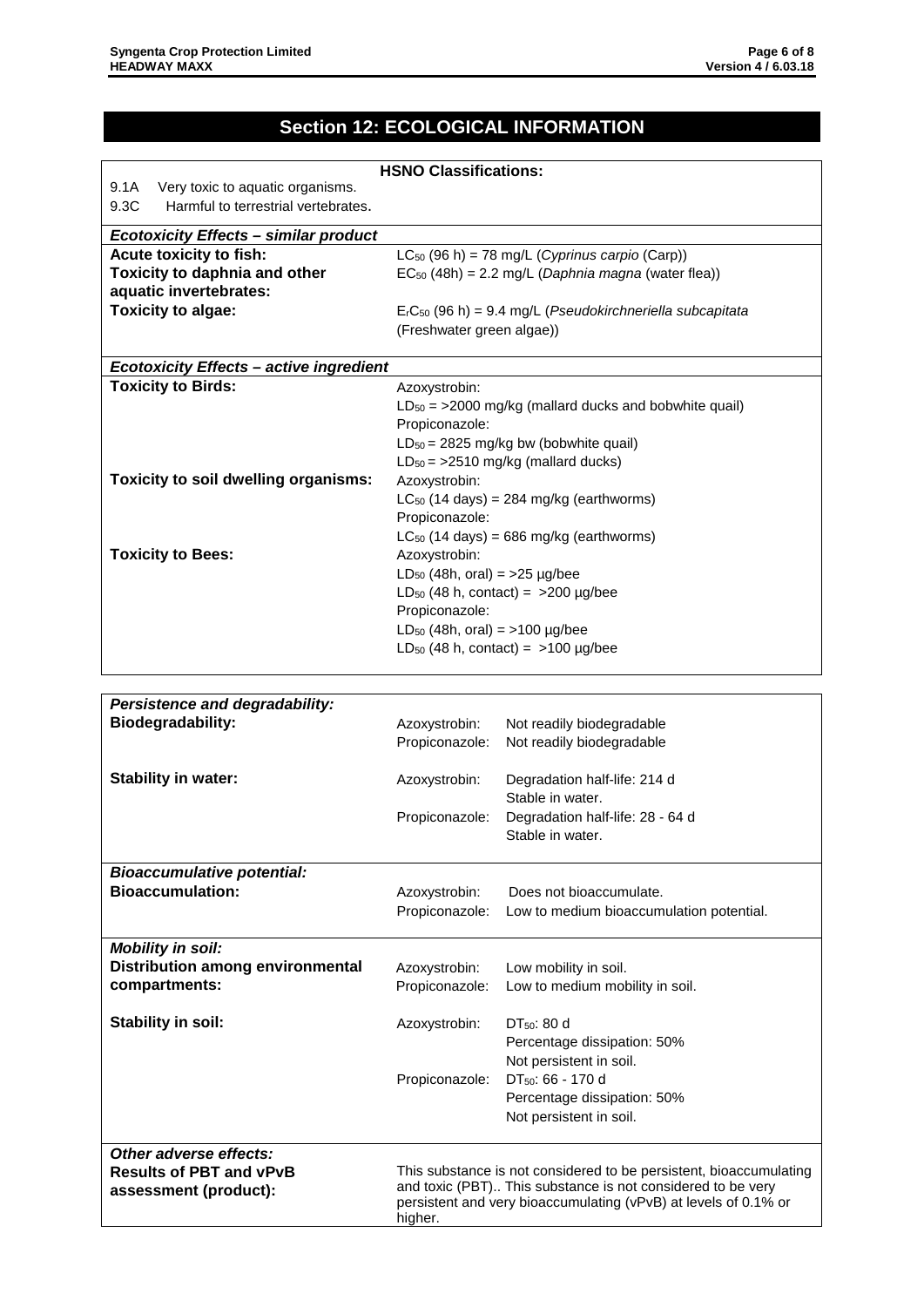### **Section 13: DISPOSAL CONSIDERATIONS**

| <b>Product Disposal:</b>   | DO NOT contaminate ponds, waterways or ditches with chemical or<br>used containers. DO NOT dispose of waste into sewer. Dispose of this<br>product only by using according to the label. Otherwise, dispose of<br>waste at an approved landfill or other approved facility that will ensure<br>the substance does not exceed the tolerable exposure limit (TEL) or<br>environmental exposure limit (EEL), where relevant, or will treat the<br>substance so that it is rendered no longer hazardous. |
|----------------------------|------------------------------------------------------------------------------------------------------------------------------------------------------------------------------------------------------------------------------------------------------------------------------------------------------------------------------------------------------------------------------------------------------------------------------------------------------------------------------------------------------|
| <b>Container Disposal:</b> | Ensure the container is empty. Triple rinse empty container and add<br>rinsate to the spray tank. Recycle empty container through Agrecovery<br>(0800 247 326, www.agrecovery.co.nz). Otherwise crush and bury in a<br>suitable landfill. DO NOT reuse this container for any other purpose.                                                                                                                                                                                                         |

### **Section 14: TRANSPORT INFORMATION**

| <b>Rail / Road (NZS 5433)</b> | $UN-No$ :<br>Class:<br>Packaging Group:<br>Proper shipping name: | 3082<br>9<br>Ш<br>ENVIRONMENTALLY HAZARDOUS<br>SUBSTANCE, LIQUID, N.O.S.<br>(Propiconazole and Azoxystrobin) |
|-------------------------------|------------------------------------------------------------------|--------------------------------------------------------------------------------------------------------------|
| Sea (IMDG-Code)               | UN-No:<br>Class:<br>Packaging Group:<br>Proper shipping name:    | 3082<br>9<br>Ш<br>ENVIRONMENTALLY HAZARDOUS<br>SUBSTANCE, LIQUID, N.O.S.<br>(Propiconazole and Azoxystrobin) |
|                               | EmS Code:<br><b>MARINE POLLUTANT:</b>                            | $F-A. S-F$<br>Yes                                                                                            |
| Air (IATA)                    | $UN-No$ :<br>Class:<br>Packaging Group:<br>Proper shipping name: | 3082<br>9<br>Ш<br>ENVIRONMENTALLY HAZARDOUS<br>SUBSTANCE, LIQUID, N.O.S.<br>(Propiconazole and Azoxystrobin) |
|                               | Packing instruction:                                             | 964 (cargo and passenger aircraft)<br>Packing instruction (LQ): Y964 (cargo and passenger aircraft)          |

### **Section 15: REGULATORY INFORMATION**

| <b>HSNO Approval Number:</b>                                                                                       | HSR100366                                                    |
|--------------------------------------------------------------------------------------------------------------------|--------------------------------------------------------------|
| <b>Tolerable Exposure Limit or</b><br><b>Environmental Exposure Limit:</b><br><b>Required Regulatory Controls:</b> | No TEL or EEL values are set for this substance at this time |
| <b>Certified handler:</b>                                                                                          | No                                                           |
| Tracking:                                                                                                          | No                                                           |
| <b>Record Keeping:</b>                                                                                             | Yes, 9.1A substance                                          |
| <b>ACVM Registration:</b>                                                                                          | Not applicable                                               |
| <b>ACVM Controls:</b>                                                                                              | Not applicable                                               |
|                                                                                                                    |                                                              |